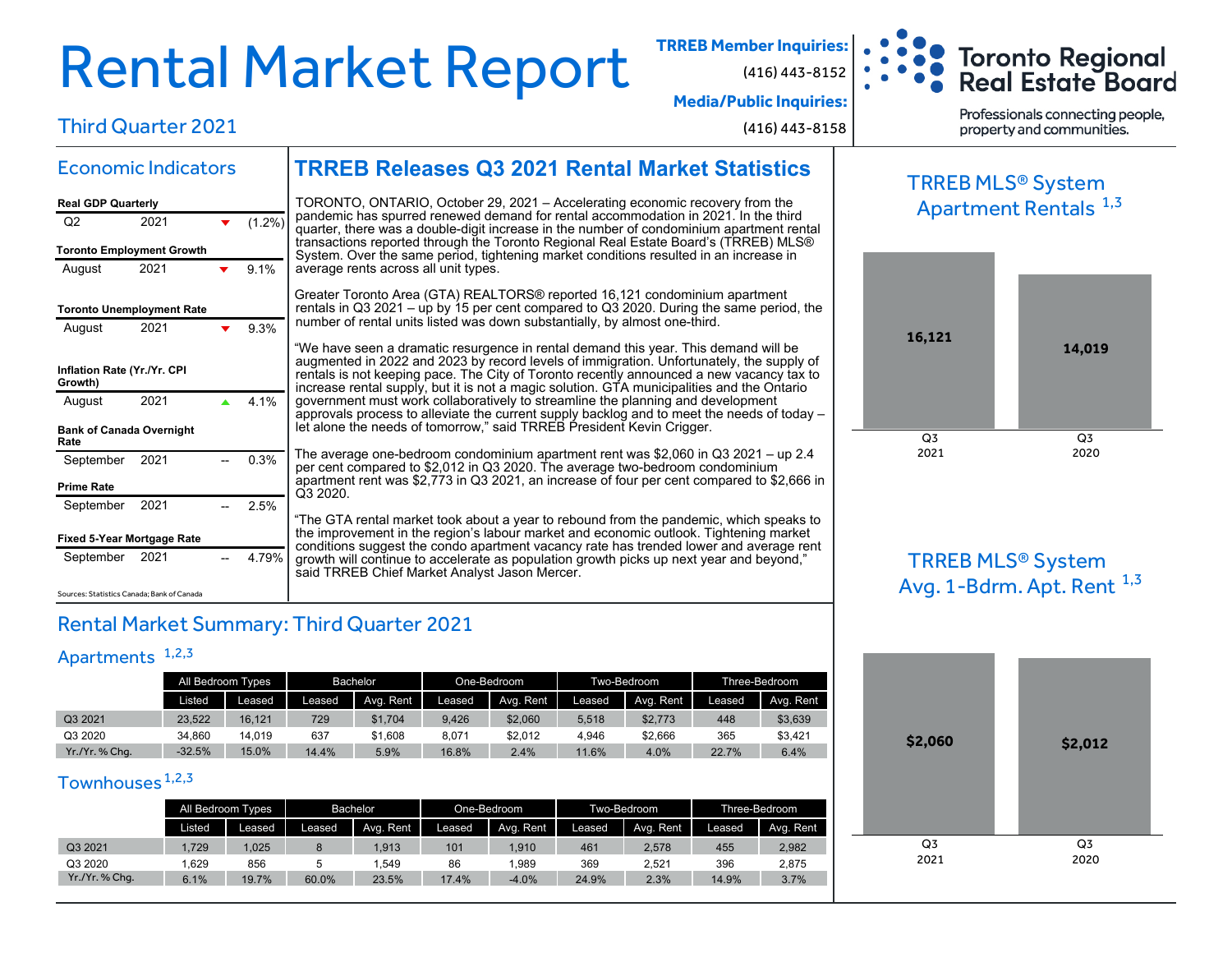#### SUMMARY OF RENTAL TRANSACTIONS APARTMENTS, THIRD QUARTER 2021

# ALL TRREB AREAS

|                                  | <b>All Apartments</b>     |                       |                         | <b>Bachelor</b>              |                | <b>One-Bedroom</b>       |                     | <b>Two-Bedroom</b>           |                     | <b>Three-Bedroom</b>         |
|----------------------------------|---------------------------|-----------------------|-------------------------|------------------------------|----------------|--------------------------|---------------------|------------------------------|---------------------|------------------------------|
|                                  | Total Listed <sup>1</sup> | <b>Total Leased 2</b> | Leased <sup>2</sup>     | Avg. Lease Rate <sup>3</sup> | Leased         | Avg. Lease Rate 3        | Leased <sub>2</sub> | Avg. Lease Rate <sup>3</sup> | Leased <sub>2</sub> | Avg. Lease Rate <sup>3</sup> |
| <b>TRREB Total</b>               | 23,522                    | 16,121                | 729                     | \$1,704                      | 9,426          | \$2,060                  | 5,518               | \$2,773                      | 448                 | \$3,639                      |
| <b>Halton Region</b>             | 571                       | 385                   | $\overline{2}$          | \$1,700                      | 205            | \$2,024                  | 166                 | \$2,569                      | 12                  | \$2,921                      |
| <b>Burlington</b>                | 95                        | 64                    | $\mathbf 0$             | $\overline{\phantom{a}}$     | 41             | \$2,049                  | 23                  | \$2,626                      | $\mathbf 0$         | $\sim$                       |
| <b>Halton Hills</b>              | 3                         | $\mathbf{1}$          | 0                       | $\overline{\phantom{a}}$     | 1              | \$2,200                  | 0                   | $\overline{\phantom{a}}$     | $\mathbf 0$         |                              |
| Milton                           | 90                        | 54                    | $\mathbf 0$             | $\overline{\phantom{a}}$     | 20             | \$1,979                  | 33                  | \$2,377                      | $\mathbf{1}$        | \$2,600                      |
| Oakville                         | 383                       | 266                   | $\overline{2}$          | \$1,700                      | 143            | \$2,022                  | 110                 | \$2,615                      | 11                  | \$2,950                      |
| <b>Peel Region</b>               | 2,025                     | 1,258                 | 10                      | \$1,600                      | 639            | \$1,975                  | 568                 | \$2,425                      | 41                  | \$2,794                      |
| Brampton                         | 127                       | 72                    | 3                       | \$1,400                      | 28             | \$1,857                  | 38                  | \$2,190                      | $\overline{3}$      | \$2,633                      |
| Mississauga                      | 1,895                     | 1,185                 | $\overline{7}$          | \$1,686                      | 611            | \$1,981                  | 529                 | \$2,441                      | 38                  | \$2,807                      |
| Caledon                          | $\overline{3}$            | $\mathbf{1}$          | $\mathbf 0$             |                              | $\mathbf 0$    | $\overline{\phantom{a}}$ | 1                   | \$2,600                      | $\mathbf 0$         |                              |
| <b>City of Toronto</b>           | 18,709                    | 12.963                | 709                     | \$1,707                      | 7,762          | \$2.082                  | 4.120               | \$2,885                      | 372                 | \$3,818                      |
| <b>Toronto West</b>              | 1,855                     | 1,125                 | 19                      | \$1,576                      | 675            | \$1,999                  | 406                 | \$2,605                      | 25                  | \$3,150                      |
| <b>Toronto Central</b>           | 15,660                    | 11,065                | 674                     | \$1,716                      | 6,718          | \$2,100                  | 3,366               | \$2,979                      | 307                 | \$4,021                      |
| <b>Toronto East</b>              | 1,194                     | 773                   | 16                      | \$1,481                      | 369            | \$1,891                  | 348                 | \$2,297                      | 40                  | \$2,681                      |
| <b>York Region</b>               | 2,050                     | 1,422                 | $\overline{2}$          | \$1,600                      | 784            | \$1,917                  | 618                 | \$2,363                      | 18                  | \$2,944                      |
| Aurora                           | 11                        | 10                    | $\mathbf 0$             | $\overline{\phantom{a}}$     | 4              | \$2,094                  | 6                   | \$2,708                      | $\mathbf 0$         | $\overline{\phantom{a}}$     |
| E. Gwillimbury                   | $\mathbf{O}$              | $\mathsf{O}$          | $\mathbf 0$             | $\overline{\phantom{a}}$     | $\mathbf 0$    | $\blacksquare$           | $\mathbf{0}$        |                              | $\mathbf{0}$        |                              |
| Georgina                         | 1                         | $\mathbf{1}$          | 0                       | $\overline{\phantom{a}}$     | $\mathbf{1}$   | \$1,300                  | 0                   | $\overline{\phantom{a}}$     | 0                   |                              |
| King                             | $\overline{3}$            | $\overline{2}$        | $\mathbf 0$             |                              | $\mathbf{1}$   | \$2,100                  | $\mathbf{1}$        | \$2,450                      | $\mathbf{0}$        |                              |
| Markham                          | 749                       | 505                   | $\overline{2}$          | \$1,600                      | 321            | \$1,920                  | 174                 | \$2,492                      | 8                   | \$2,892                      |
| Newmarket                        | 5 <sup>5</sup>            | $\overline{3}$        | $\mathbf 0$             |                              | $\mathbf{1}$   | \$2,100                  | $2^{\circ}$         | \$2,175                      | $\mathbf{0}$        |                              |
| Richmond Hill                    | 352                       | 244                   | $\mathbf 0$             | $\sim$                       | 167            | \$1,926                  | 75                  | \$2,538                      | $\overline{c}$      | \$3,400                      |
| Vaughan                          | 927                       | 655                   | $\mathbf{O}$            |                              | 288            | \$1,907                  | 359                 | \$2,259                      | 8                   | \$2,881                      |
| Whitchurch-Stouffville           | $\overline{2}$            | $\overline{2}$        | 0                       | $\sim$                       | 1              | \$2,150                  | $\mathbf{1}$        | \$2,550                      | 0                   | $\sim$                       |
| <b>Durham Region</b>             | 71                        | 40                    | $\overline{3}$          | \$1,317                      | 19             | \$1,912                  | 13 <sup>°</sup>     | \$2,325                      | 5                   | \$1,430                      |
| Ajax                             | 5                         | $\overline{4}$        | $\mathbf 0$             | $\sim$                       | $\mathbf{2}$   | \$2,100                  | $\mathbf{2}$        | \$2,175                      | $\mathsf{o}\,$      |                              |
| <b>Brock</b>                     | $\mathbf{0}$              | $\mathbf{0}$          | $\mathbf{O}$            |                              | $\mathbf 0$    |                          | $\mathbf{0}$        |                              | $\mathbf{0}$        |                              |
| Clarington                       | 11                        | 11                    | 0                       | $\sim$                       | 6              | \$1,850                  | 4                   | \$2,056                      | 1                   | \$2,650                      |
| Oshawa                           | 28                        | 9                     | $\overline{3}$          | \$1,317                      | $\overline{c}$ | \$1,400                  | $\mathbf 0$         |                              | $\overline{4}$      | \$1,125                      |
| Pickering                        | 23                        | 13                    | 0                       | $\overline{\phantom{a}}$     | 8              | \$2,011                  | 5                   | \$2,550                      | 0                   | $\overline{\phantom{a}}$     |
| Scugog                           | $\mathbf{O}$              | $\mathbf{0}$          | $\mathbf{O}$            |                              | $\mathbf 0$    |                          | $\mathbf 0$         |                              | $\mathbf{O}$        |                              |
| Uxbridge                         | 0                         | $\mathbf 0$           | $\Omega$                | $\sim$                       | $\mathbf 0$    | $\overline{\phantom{a}}$ | 0                   | $\blacksquare$               | 0                   | $\overline{a}$               |
| Whitby                           | $\Delta$                  | $\overline{3}$        | $\mathbf{O}$            |                              | $\mathbf{1}$   | \$2,150                  | $\overline{2}$      | \$2,450                      | $\Omega$            |                              |
| <b>Dufferin County</b>           | $\overline{3}$            | n.                    | $\bullet$               | н.                           | $\mathbf{I}$   | \$1,200                  | $\overline{0}$      | н.                           | $\bullet$           |                              |
| Orangeville                      | $\overline{3}$            | $\mathbf{1}$          | $\mathbf 0$             |                              | $\mathbf{1}$   | \$1,200                  | $\mathbf{0}$        |                              | $\mathbf{0}$        |                              |
| <b>Simcoe County</b>             | 93                        | 52                    | $\overline{\mathbf{3}}$ | \$1,917                      | 16             | \$2,895                  | 33                  | \$3,615                      | $\bullet$           | н                            |
| Adjala-Tosorontio                | $\mathbf{0}$              | $\mathbf 0$           | $\mathbf 0$             |                              | $\mathbf 0$    |                          | $\mathbf 0$         |                              | $\mathbf 0$         |                              |
| <b>Bradford West Gwillimbury</b> | $\mathbf{1}$              | $\mathbf{1}$          | 0                       | $\overline{\phantom{a}}$     | $\mathbf{1}$   | \$1,950                  | 0                   | $\overline{\phantom{a}}$     | 0                   | $\overline{\phantom{a}}$     |
| Essa                             | $\mathsf{o}$              | $\mathbf 0$           | $\mathbf 0$             |                              | $\mathbf 0$    |                          | $\mathbf 0$         |                              | $\mathbf 0$         |                              |
| Innisfil                         | 85                        | 45                    | 3                       | \$1,917                      | 15             | \$2,958                  | 27                  | \$3,896                      | 0                   | $\overline{\phantom{a}}$     |
| <b>New Tecumseth</b>             | $\overline{7}$            | 6                     | $\Omega$                |                              | $\mathbf 0$    |                          | 6                   | \$2,350                      | $\Omega$            |                              |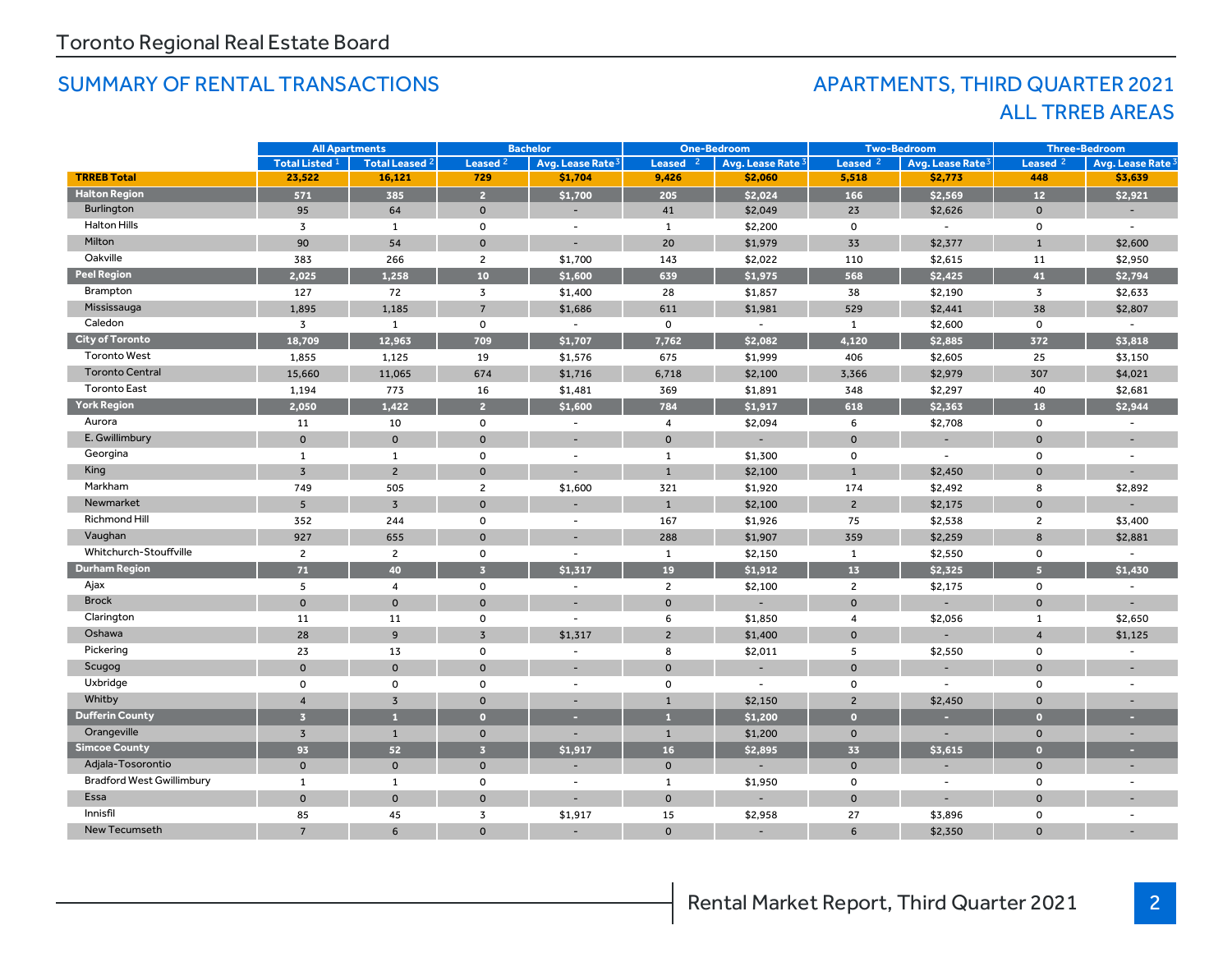## SUMMARY OF RENTAL TRANSACTIONS AND RESOLUTION APARTMENTS, THIRD QUARTER 2021 CITY OF TORONTO MUNICIPAL BREAKDOWN

|                              | <b>All Apartments</b> |                | <b>Bachelor</b>     |                              | <b>One-Bedroom</b> |                              | <b>Two-Bedroom</b>  |                   |                | <b>Three-Bedroom</b>         |
|------------------------------|-----------------------|----------------|---------------------|------------------------------|--------------------|------------------------------|---------------------|-------------------|----------------|------------------------------|
|                              | <b>Total Listed1</b>  | Total Leased 2 | Leased <sup>2</sup> | Avg. Lease Rate <sup>3</sup> | Leased $2$         | Avg. Lease Rate <sup>3</sup> | Leased <sup>2</sup> | Avg. Lease Rate 3 | Leased $2$     | Avg. Lease Rate <sup>3</sup> |
| <b>TRREB Total</b>           | 23,522                | 16,121         | 729                 | \$1,704                      | 9,426              | \$2,060                      | 5,518               | \$2,773           | 448            | \$3,639                      |
| <b>City of Toronto Total</b> | 18,709                | 12,963         | 709                 | \$1,707                      | 7,762              | \$2,082                      | 4,120               | \$2,885           | 372            | \$3,818                      |
| <b>Toronto West</b>          | 1,855                 | 1,125          | 19                  | \$1,576                      | 675                | \$1,999                      | 406                 | \$2,605           | 25             | \$3,150                      |
| Toronto W01                  | 139                   | 87             | $\mathsf{o}$        | $\sim$                       | 57                 | \$2,153                      | 24                  | \$2,777           | 6              | \$3,654                      |
| Toronto W02                  | 153                   | 104            | 6                   | \$1,546                      | 66                 | \$1,967                      | 31                  | \$2,915           | $\mathbf{1}$   | \$2,800                      |
| Toronto W03                  | 15                    | 8              | 1                   | \$1,595                      | $\overline{3}$     | \$1,887                      | 3                   | \$2,717           | 1              | \$2,750                      |
| Toronto W04                  | 133                   | 81             | $\overline{c}$      | \$1,600                      | 46                 | \$1,844                      | 31                  | \$2,211           | $\overline{2}$ | \$2,500                      |
| Toronto W05                  | 166                   | 103            | 3                   | \$1,477                      | 70                 | \$1,918                      | 29                  | \$2,276           | $\mathbf{1}$   | \$2,200                      |
| Toronto W06                  | 571                   | 353            | 5 <sup>5</sup>      | \$1,610                      | 211                | \$2,122                      | 134                 | \$2,892           | $\overline{3}$ | \$4,800                      |
| Toronto W07                  | 35                    | 20             | $\mathsf{O}\xspace$ | $\blacksquare$               | 13                 | \$1,958                      | $\overline{7}$      | \$2,370           | $\mathsf{o}$   |                              |
| Toronto W08                  | 537                   | 331            | $\overline{2}$      | \$1,700                      | 194                | \$1,915                      | 127                 | \$2,447           | 8              | \$2,803                      |
| Toronto W09                  | 23                    | $\overline{7}$ | $\mathbf 0$         |                              | $\mathbf 0$        | $\sim$                       | 5                   | \$2,172           | $\overline{2}$ | \$2,450                      |
| Toronto W10                  | 83                    | 31             | $\mathbf 0$         |                              | 15                 | \$1,839                      | 15                  | \$2,150           | $\mathbf{1}$   | \$2,350                      |
| <b>Toronto Central</b>       | 15,660                | 11,065         | 674                 | \$1,716                      | 6,718              | \$2,100                      | 3,366               | \$2,979           | 307            | \$4,021                      |
| Toronto C01                  | 6,683                 | 4,871          | 354                 | \$1,740                      | 3,047              | \$2,189                      | 1,301               | \$3,210           | 169            | \$4,366                      |
| Toronto C02                  | 733                   | 494            | 26                  | \$1,733                      | 289                | \$2,248                      | 168                 | \$3,979           | 11             | \$5,108                      |
| Toronto C03                  | 283                   | 198            | $\overline{4}$      | \$1,651                      | 126                | \$1,943                      | 66                  | \$2,714           | $\overline{2}$ | \$4,350                      |
| Toronto C04                  | 116                   | 72             | 6                   | \$1,517                      | 30                 | \$2,028                      | 34                  | \$2,715           | $\overline{2}$ | \$2,998                      |
| Toronto C06                  | 186                   | 124            | $\mathbf{1}$        | \$1,500                      | 62                 | \$1,803                      | 59                  | \$2,265           | $\overline{c}$ | \$3,250                      |
| Toronto C07                  | 614                   | 403            | $\mathsf{O}\xspace$ | $\blacksquare$               | 201                | \$2,003                      | 183                 | \$2,588           | 19             | \$2,972                      |
| Toronto C08                  | 3,478                 | 2,467          | 214                 | \$1,728                      | 1,499              | \$2,097                      | 701                 | \$3,002           | 53             | \$3,915                      |
| Toronto C09                  | 106                   | 63             | $\mathsf{O}\xspace$ |                              | 30                 | \$2,350                      | 30                  | \$3,321           | 3              | \$5,077                      |
| Toronto C10                  | 1,031                 | 767            | 40                  | \$1,566                      | 501                | \$1,896                      | 222                 | \$2,669           | $\overline{4}$ | \$4,100                      |
| Toronto C11                  | 180                   | 102            | 1                   | \$1,400                      | 48                 | \$1,792                      | 43                  | \$2,358           | 10             | \$2,826                      |
| Toronto C12                  | 63                    | 29             | $\mathbf{1}$        | \$1,400                      | 10                 | \$2,118                      | 18                  | \$2,632           | $\mathbf 0$    |                              |
| Toronto C13                  | 162                   | 97             | $\overline{2}$      | \$1,548                      | 43                 | \$1,872                      | 46                  | \$2,444           | 6              | \$2,808                      |
| Toronto C14                  | 1,130                 | 762            | 8                   | \$1,559                      | 412                | \$1,972                      | 327                 | \$2,539           | 15             | \$3,242                      |
| Toronto C15                  | 895                   | 616            | 17                  | \$1,602                      | 420                | \$1,921                      | 168                 | \$2,485           | 11             | \$2,705                      |
| <b>Toronto East</b>          | 1,194                 | 773            | 16                  | \$1,481                      | 369                | \$1,891                      | 348                 | \$2,297           | 40             | \$2,681                      |
| Toronto E01                  | 147                   | 94             | 6                   | \$1,550                      | 58                 | \$2,195                      | 30                  | \$2,629           | 0              |                              |
| Toronto E02                  | 64                    | 38             | $\mathbf{1}$        | \$1,250                      | 24                 | \$2,004                      | 12                  | \$2,688           | $\mathbf{1}$   | \$2,500                      |
| Toronto E03                  | 75                    | 24             | $\overline{c}$      | \$1,425                      | 13                 | \$1,765                      | 9                   | \$2,228           | $\mathbf 0$    |                              |
| Toronto E04                  | 88                    | 48             | $\mathbf 0$         |                              | 14                 | \$1,808                      | 30                  | \$2,178           | $\overline{A}$ | \$2,890                      |
| Toronto E05                  | 91                    | 60             | 0                   |                              | 18                 | \$1,846                      | 39                  | \$2,286           | 3              | \$2,867                      |
| Toronto E06                  | 18                    | 8              | $\mathbf 0$         |                              | $\overline{c}$     | \$1,875                      | 6                   | \$2,325           | $\mathbf 0$    |                              |
| Toronto E07                  | 183                   | 135            | $\mathbf 0$         | $\overline{a}$               | 69                 | \$1,774                      | 62                  | \$2,216           | $\overline{4}$ | \$2,325                      |
| Toronto E08                  | 75                    | 41             | $\mathbf 0$         |                              | 12                 | \$1,771                      | 27                  | \$2,134           | $\overline{2}$ | \$2,600                      |
| Toronto E09                  | 373                   | 281            | $\overline{7}$      | \$1,471                      | 139                | \$1,854                      | 115                 | \$2,323           | 20             | \$2,709                      |
| Toronto E10                  | 20                    | 8              | $\mathbf 0$         |                              | $\overline{3}$     | \$1,783                      | 5                   | \$2,050           | $\mathbf{0}$   |                              |
| Toronto E11                  | 60                    | 36             | $\mathbf 0$         |                              | 17                 | \$1,795                      | 13                  | \$2,110           | 6              | \$2,650                      |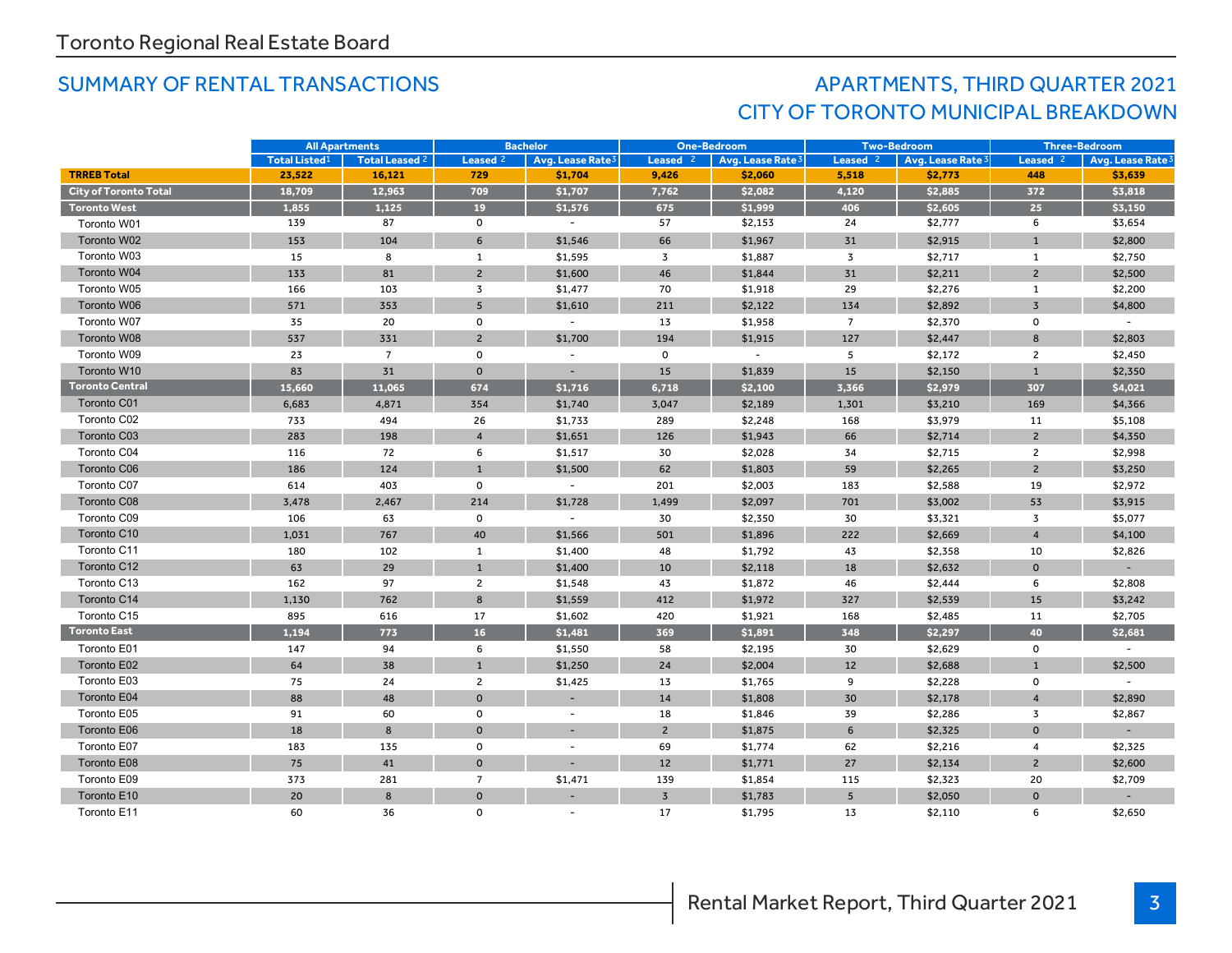### SUMMARY OF RENTAL TRANSACTIONS TOWNHOUSES, THIRD QUARTER 2021

# ALL TRREB AREAS

|                                  | <b>All Apartments</b> |                                 | <b>Bachelor</b>     |                              | <b>One-Bedroom</b>  |                              |                     | <b>Two-Bedroom</b>           | <b>Three-Bedroom</b> |                          |
|----------------------------------|-----------------------|---------------------------------|---------------------|------------------------------|---------------------|------------------------------|---------------------|------------------------------|----------------------|--------------------------|
|                                  | <b>Total Listed1</b>  | <b>Total Leased<sup>2</sup></b> | Leased <sup>2</sup> | Avg. Lease Rate <sup>3</sup> | Leased <sup>2</sup> | Avg. Lease Rate <sup>3</sup> | Leased <sup>2</sup> | Avg. Lease Rate <sup>3</sup> | Leased <sup>2</sup>  | Avg. Lease Rate          |
| <b>TRREB Total</b>               | 1,729                 | 1,025                           | 8                   | 1,913                        | 101                 | 1,910                        | 461                 | 2,578                        | 455                  | 2,982                    |
| <b>Halton Region</b>             | 202                   | 114                             | $\bullet$           | ×.                           | 6                   | 1,979                        | 69                  | 2,468                        | 39                   | 3,241                    |
| Burlington                       | 50                    | 26                              | $\mathbf{0}$        | $\overline{\phantom{a}}$     | $\overline{3}$      | 1,750                        | 15                  | 2.523                        | 8                    | 2,800                    |
| <b>Halton Hills</b>              | 3                     | $\mathbf{1}$                    | $\mathbf 0$         | $\overline{\phantom{a}}$     | $\mathsf{o}$        | $\sim$                       | $\Omega$            | $\sim$                       | $\mathbf{1}$         | 2,500                    |
| Milton                           | 11                    | $\overline{9}$                  | $\mathbf 0$         |                              | $\mathbf{0}$        |                              | $\overline{4}$      | 2,388                        | 5                    | 2,890                    |
| Oakville                         | 138                   | 78                              | $\mathbf 0$         | $\overline{\phantom{a}}$     | $\overline{3}$      | 2,208                        | 50                  | 2,458                        | 25                   | 3,481                    |
| <b>Peel Region</b>               | 445                   | 264                             | $\bullet$           |                              | 25                  | 1.750                        | 71                  | 2,443                        | 168                  | 2,868                    |
| Brampton                         | 85                    | 40                              | $\mathsf{o}$        | $\overline{\phantom{a}}$     | $\overline{4}$      | 1,775                        | 16                  | 2,281                        | 20                   | 2,497                    |
| Mississauga                      | 360                   | 224                             | $\mathbf{0}$        |                              | 21                  | 1,745                        | 55                  | 2,490                        | 148                  | 2,918                    |
| Caledon                          | $\mathbf 0$           | $\mathbf 0$                     | $\mathbf 0$         | $\overline{\phantom{a}}$     | $\mathsf 0$         | $\sim$                       | $\mathbf 0$         | $\sim$                       | $\mathsf{o}\,$       | $\overline{\phantom{a}}$ |
| <b>City of Toronto</b>           | 807                   | 466                             | 6 <sup>1</sup>      | 1.500                        | 67                  | 1.978                        | 230                 | 2,727                        | 163                  | 3.182                    |
| <b>Toronto West</b>              | 241                   | 143                             | $\mathbf{1}$        | 1,500                        | 20                  | 1,909                        | 89                  | 2,520                        | 33                   | 2,941                    |
| <b>Toronto Central</b>           | 426                   | 256                             | 5 <sup>5</sup>      | 1,500                        | 41                  | 2,042                        | 116                 | 2,955                        | 94                   | 3,449                    |
| <b>Toronto East</b>              | 140                   | 67                              | $\mathsf{o}$        | $\overline{\phantom{a}}$     | 6                   | 1,775                        | 25                  | 2,408                        | 36                   | 2,706                    |
| <b>York Region</b>               | 205                   | 132                             | $\bullet$           |                              | $\overline{2}$      | 1,745                        | 67                  | 2.387                        | 63                   | 2,828                    |
| Aurora                           | 10                    | $\overline{7}$                  | $\mathsf{o}$        | $\overline{\phantom{a}}$     | $\mathsf 0$         | $\sim$                       | 6                   | 2,504                        | $\mathbf{1}$         | 2,650                    |
| E. Gwillimbury                   | $\Omega$              | $\mathbf{0}$                    | $\mathbf{0}$        |                              | $\mathbf{0}$        |                              | $\Omega$            |                              | $\mathbf 0$          |                          |
| Georgina                         | $\mathbf{1}$          | $\mathbf{1}$                    | $\mathbf 0$         | ÷,                           | $\mathsf{o}\,$      | $\overline{\phantom{a}}$     | $\mathbf 0$         | $\sim$                       | $\mathbf{1}$         | 3,200                    |
| King                             | $\Omega$              | $\mathbf 0$                     | $\mathbf 0$         |                              | $\mathbf{0}$        |                              | $\Omega$            |                              | $\Omega$             |                          |
| Markham                          | 98                    | 60                              | $\mathbf 0$         | $\overline{\phantom{a}}$     | $\overline{2}$      | 1,745                        | 28                  | 2,266                        | 30                   | 2,822                    |
| Newmarket                        | 9                     | $\overline{7}$                  | $\mathbf 0$         |                              | $\mathbf{0}$        |                              | $\overline{4}$      | 2,510                        | $\overline{3}$       | 2,593                    |
| Richmond Hill                    | 31                    | 22                              | $\mathbf 0$         | $\overline{\phantom{a}}$     | $\mathsf 0$         | $\sim$                       | $\overline{7}$      | 2,536                        | 15                   | 2,841                    |
| Vaughan                          | 51                    | 31                              | $\mathbf 0$         |                              | $\mathbf{0}$        |                              | 18                  | 2,459                        | 13                   | 2,868                    |
| Whitchurch-Stouffville           | 5                     | 4                               | $\mathbf 0$         | $\overline{\phantom{a}}$     | $\mathsf{o}\,$      | $\overline{\phantom{a}}$     | $\overline{4}$      | 2,350                        | 0                    | $\blacksquare$           |
| <b>Durham Region</b>             | 66                    | 46                              | $\mathbf{1}$        | 2.300                        | $\mathbf{1}$        | 1.200                        | 22                  | 2,364                        | 22                   | 2,349                    |
| Ajax                             | 3                     | $\overline{\mathbf{c}}$         | 0                   | $\overline{\phantom{a}}$     | $\mathbf{1}$        | 1,200                        | $\mathbf 0$         | $\sim$                       | 1                    | 2,350                    |
| <b>Brock</b>                     | $\mathbf 0$           | $\mathbf 0$                     | $\mathbf 0$         |                              | $\mathbf{0}$        |                              | $\mathbf{0}$        |                              | $\mathbf 0$          |                          |
| Clarington                       | 1                     | 0                               | $\mathbf 0$         | $\overline{\phantom{a}}$     | $\mathsf{o}$        | $\overline{\phantom{a}}$     | $\mathbf 0$         | $\blacksquare$               | 0                    | $\overline{\phantom{a}}$ |
| Oshawa                           | 26                    | 18                              | $\mathbf{1}$        | 2,300                        | $\mathbf 0$         |                              | $\overline{4}$      | 2,175                        | 13                   | 2,210                    |
| Pickering                        | 30                    | 21                              | 0                   | $\overline{\phantom{a}}$     | $\mathbf 0$         | $\overline{\phantom{a}}$     | 16                  | 2,463                        | 5                    | 2,560                    |
| Scugog                           | $\mathbf{O}$          | $\mathbf 0$                     | $\mathbf 0$         |                              | $\mathbf{0}$        |                              | $\mathbf{0}$        |                              | $\mathbf 0$          |                          |
| Uxbridge                         | $\mathbf 0$           | 0                               | $\mathbf 0$         | $\overline{\phantom{a}}$     | $\mathsf{o}$        | $\overline{\phantom{a}}$     | $\mathbf 0$         | $\blacksquare$               | 0                    | $\overline{\phantom{a}}$ |
| Whitby                           | 6                     | 5                               | $\mathbf 0$         | ٠                            | $\mathbf 0$         | ٠                            | $\overline{2}$      | 1,950                        | $\overline{3}$       | 2,598                    |
| <b>Dufferin County</b>           | п                     | $\mathbf{1}$                    | $\bullet$           | е                            | $\bullet$           | е                            | $\mathbf{1}$        | 2,000                        | $\overline{0}$       |                          |
| Orangeville                      | $\mathbf{1}$          | $\mathbf{1}$                    | $\mathbf{0}$        |                              | $\mathbf 0$         |                              | $\mathbf{1}$        | 2,000                        | $\mathbf{0}$         |                          |
| <b>Simcoe County</b>             | $\overline{3}$        | $\overline{2}$                  | $\mathbf{1}$        | 4,000                        | $\bullet$           | н                            | $\mathbf{1}$        | 3,500                        | $\bullet$            | ×                        |
| Adjala-Tosorontio                | $\mathbf 0$           | $\mathbf 0$                     | $\mathbf 0$         |                              | $\mathbf 0$         |                              | $\mathbf 0$         |                              | $\mathbf 0$          |                          |
| <b>Bradford West Gwillimbury</b> | 0                     | 0                               | 0                   | $\overline{\phantom{a}}$     | $\mathsf{o}$        | $\overline{\phantom{a}}$     | 0                   | $\overline{\phantom{a}}$     | 0                    | $\overline{\phantom{a}}$ |
| Essa                             | $\mathbf 0$           | $\mathbf 0$                     | $\mathbf 0$         |                              | $\mathbf 0$         |                              | $\mathbf{0}$        |                              | $\Omega$             |                          |
| Innisfil                         | 3                     | $\overline{c}$                  | $\mathbf{1}$        | 4,000                        | 0                   | $\overline{\phantom{a}}$     | 1                   | 3,500                        | 0                    | $\overline{\phantom{a}}$ |
| New Tecumseth                    | $\Omega$              | $\mathbf{O}$                    | $\mathbf 0$         |                              | $\Omega$            |                              | $\mathbf{0}$        |                              | $\Omega$             |                          |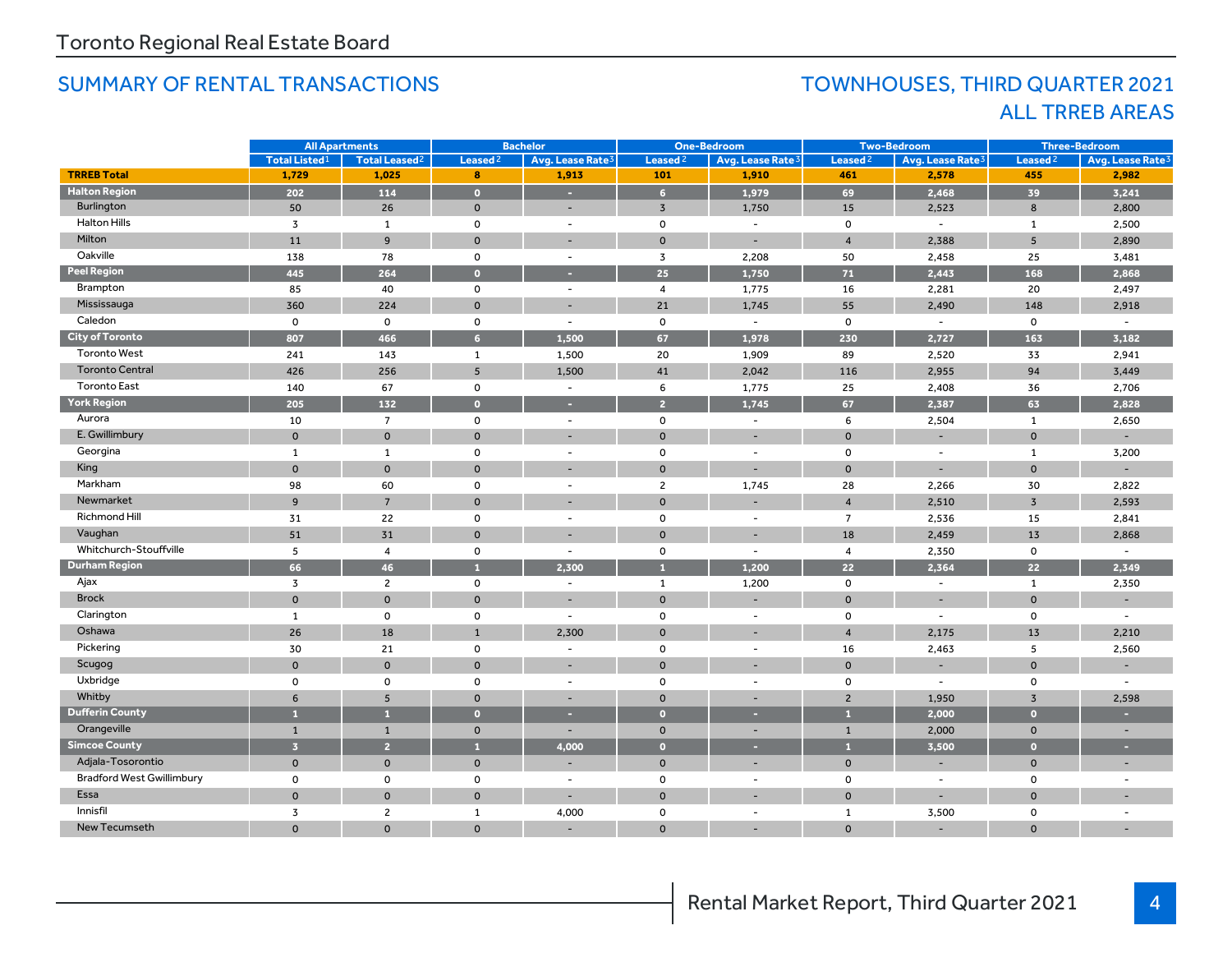## SUMMARY OF RENTAL TRANSACTIONS TOWNHOUSES, THIRD QUARTER 2021 CITY OF TORONTO MUNICIPAL BREAKDOWN

|                              |                      | <b>Bachelor</b><br><b>All Apartments</b><br><b>One-Bedroom</b> |                |                          | <b>Two-Bedroom</b>  |                              |                     | <b>Three-Bedroom</b> |                     |                              |
|------------------------------|----------------------|----------------------------------------------------------------|----------------|--------------------------|---------------------|------------------------------|---------------------|----------------------|---------------------|------------------------------|
|                              | <b>Total Listed1</b> | Total Leased <sup>2</sup>                                      | Leased $2$     | Avg. Lease Rate 3        | Leased <sup>2</sup> | Avg. Lease Rate <sup>3</sup> | Leased <sup>2</sup> | Avg. Lease Rate 3    | Leased <sup>2</sup> | Avg. Lease Rate <sup>3</sup> |
| <b>TRREB Total</b>           | 1,729                | 1,025                                                          | 8              | \$1,913                  | 101                 | \$1,910                      | 461                 | \$2,578              | 455                 | \$2,982                      |
| <b>City of Toronto Total</b> | 807                  | 466                                                            | $6\phantom{a}$ | \$1,500                  | 67                  | \$1,978                      | 230                 | \$2,727              | 163                 | \$3,182                      |
| <b>Toronto West</b>          | 241                  | 143                                                            | $\mathbf{1}$   | \$1,500                  | 20                  | \$1,909                      | 89                  | \$2,520              | 33                  | \$2,941                      |
| Toronto W01                  | 22                   | 16                                                             | $\mathbf{1}$   | \$1,500                  | 1                   | \$2,800                      | 12                  | \$2,692              | $\overline{2}$      | \$3,588                      |
| Toronto W02                  | 19                   | 13                                                             | $\mathbf 0$    | $\overline{\phantom{a}}$ | $\overline{2}$      | \$2,350                      | 6                   | \$2,971              | 5                   | \$3,478                      |
| Toronto W03                  | $\overline{2}$       | $\overline{2}$                                                 | 0              | ÷,                       | 1                   | \$1,900                      | 1                   | \$2,550              | 0                   | $\sim$                       |
| Toronto W04                  | 51                   | 30                                                             | $\mathbf{0}$   | $\overline{\phantom{a}}$ | $\overline{2}$      | \$1,750                      | 24                  | \$2,342              | $\overline{4}$      | \$2,653                      |
| Toronto W05                  | 40                   | 19                                                             | $\mathbf 0$    | $\overline{\phantom{a}}$ | 6                   | \$1,716                      | 11                  | \$2,414              | $\overline{c}$      | \$2,625                      |
| Toronto W06                  | 44                   | 28                                                             | $\mathbf{O}$   | ٠                        | $\overline{3}$      | \$1,850                      | 22                  | \$2,680              | $\overline{3}$      | \$3,100                      |
| Toronto W07                  | $\mathbf 0$          | $\Omega$                                                       | $\mathsf{o}$   | $\overline{\phantom{a}}$ | $\mathsf{o}$        | $\sim$                       | $\Omega$            | $\sim$               | $\mathsf{o}$        | $\blacksquare$               |
| Toronto W08                  | 46                   | 29                                                             | $\mathbf{0}$   |                          | 5                   | \$1,885                      | 9                   | \$2,331              | 15                  | \$2,789                      |
| Toronto W09                  | 6                    | 3                                                              | $\mathbf 0$    | ÷,                       | $\mathsf{o}\,$      | $\overline{\phantom{a}}$     | 3                   | \$2,300              | $\mathsf{o}$        | $\overline{\phantom{a}}$     |
| Toronto W10                  | 11                   | $\overline{3}$                                                 | $\mathbf{0}$   |                          | $\mathbf 0$         | $\overline{\phantom{a}}$     | $\mathbf{1}$        | \$2,000              | $\overline{2}$      | \$2,750                      |
| <b>Toronto Central</b>       | 426                  | 256                                                            | 5 <sup>1</sup> | \$1,500                  | 41                  | \$2,042                      | 116                 | \$2,955              | 94                  | \$3,449                      |
| Toronto C01                  | 132                  | 74                                                             | $\mathbf 0$    |                          | 21                  | \$2,100                      | 43                  | \$3,182              | 10                  | \$3,669                      |
| Toronto C02                  | 9                    | 5                                                              | $\mathsf{o}$   | ٠                        | $\mathsf 0$         | $\overline{\phantom{a}}$     | 3                   | \$3,566              | $\overline{2}$      | \$6,150                      |
| Toronto C03                  | $\overline{5}$       | 5 <sup>5</sup>                                                 | $\mathbf{0}$   | ۰                        | $\mathbf 0$         |                              | 5 <sup>5</sup>      | \$2,740              | $\mathbf 0$         |                              |
| Toronto C04                  | 5                    | $\overline{4}$                                                 | $\mathbf 0$    |                          | $\mathbf{1}$        | \$1,750                      | 1                   | \$2,400              | $\overline{2}$      | \$3,625                      |
| Toronto C06                  | $\overline{3}$       | $\mathbf{1}$                                                   | $\mathbf{0}$   | ٠                        | $\mathbf{0}$        | ٠                            | $\mathbf{0}$        |                      | $\mathbf{1}$        | \$3,400                      |
| Toronto C07                  | 38                   | 17                                                             | $\mathbf{1}$   | \$1,600                  | $\overline{2}$      | \$1,975                      | 9                   | \$2,289              | 5                   | \$3,480                      |
| Toronto C08                  | 42                   | 25                                                             | $\overline{3}$ | \$1,467                  | $\overline{7}$      | \$1,986                      | 11                  | \$3,004              | $\overline{4}$      | \$3,938                      |
| Toronto C09                  | $\mathbf{1}$         | $\mathbf{1}$                                                   | $\mathbf 0$    | $\overline{\phantom{a}}$ | $\mathsf{o}\,$      | $\sim$                       | $\mathbf{1}$        | \$12,000             | $\mathsf{o}$        |                              |
| Toronto C10                  | 14                   | 10                                                             | $\Omega$       | ٠                        | $\overline{2}$      | \$2,475                      | 8                   | \$2,641              | $\mathbf{0}$        |                              |
| Toronto C11                  | 8                    | $\overline{7}$                                                 | 0              | $\sim$                   | $\mathsf 0$         | $\overline{\phantom{a}}$     | $\overline{2}$      | \$2,425              | 5                   | \$3,410                      |
| Toronto C12                  | 15                   | 11                                                             | $\mathbf 0$    |                          | $\mathbf{O}$        |                              | $\overline{2}$      | \$2,840              | 9                   | \$4,033                      |
| Toronto C13                  | $\overline{4}$       | 3                                                              | 0              | ÷                        | $\mathbf{o}$        | $\overline{\phantom{a}}$     | 1                   | \$1,950              | $\overline{2}$      | \$3,200                      |
| Toronto C14                  | 76                   | 48                                                             | $\mathbf{1}$   | \$1,500                  | $\overline{4}$      | \$1,800                      | 16                  | \$2,707              | 27                  | \$3,438                      |
| Toronto C15                  | 74                   | 45                                                             | $\mathbf 0$    | $\overline{\phantom{a}}$ | $\overline{4}$      | \$1,974                      | 14                  | \$2,611              | 27                  | \$2,920                      |
| <b>Toronto East</b>          | 140                  | 67                                                             | $\bullet$      | ×.                       | 6 <sup>1</sup>      | \$1,775                      | 25                  | \$2,408              | 36                  | \$2,706                      |
| Toronto E01                  | 15                   | 13                                                             | 0              | $\overline{\phantom{a}}$ | $\overline{3}$      | \$1,967                      | $\overline{7}$      | \$2,614              | 3                   | \$3,033                      |
| Toronto E02                  | 5                    | $\overline{3}$                                                 | $\mathbf{0}$   | $\sim$                   | $\mathbf{0}$        | $\overline{\phantom{a}}$     | $\mathbf{1}$        | \$2,450              | $\overline{2}$      | \$3,263                      |
| Toronto E03                  | $\mathbf 0$          | $\mathbf 0$                                                    | $\mathbf 0$    | $\overline{a}$           | $\mathbf 0$         | $\overline{\phantom{a}}$     | $\mathbf 0$         | $\sim$               | 0                   |                              |
| Toronto E04                  | 16                   | 6                                                              | $\Omega$       |                          | $\overline{1}$      | \$2.200                      | $\mathbf{1}$        | \$2.250              | $\overline{4}$      | \$2,588                      |
| Toronto E05                  | 31                   | 16                                                             | $\mathbf 0$    | $\blacksquare$           | $\mathbf{1}$        | \$800                        | 5                   | \$2,280              | 10                  | \$2,553                      |
| Toronto E06                  | $\mathbf{1}$         | $\mathbf 0$                                                    | $\mathbf{0}$   |                          | $\mathbf{0}$        |                              | $\Omega$            |                      | $\mathbf 0$         |                              |
| Toronto E07                  | 11                   | 5                                                              | 0              | $\overline{a}$           | 1                   | \$1,750                      | $\mathbf 0$         | $\sim$               | $\overline{4}$      | \$2,625                      |
| Toronto E08                  | $\overline{3}$       | $\mathbf{1}$                                                   | $\mathbf 0$    |                          | $\mathbf 0$         |                              | $\mathbf 0$         |                      | $\mathbf{1}$        | \$2,800                      |
| Toronto E09                  | 10                   | 3                                                              | $\mathsf{o}$   | $\blacksquare$           | $\mathbf 0$         | $\sim$                       | $\overline{2}$      | \$2,845              | $\mathbf{1}$        | \$2,950                      |
| Toronto E10                  | 13                   | $\overline{3}$                                                 | $\mathbf{0}$   |                          | $\mathbf 0$         |                              | $\overline{2}$      | \$2,150              | $\mathbf{1}$        | \$2,700                      |
| Toronto E11                  | 35                   | 17                                                             | $\Omega$       |                          | 0                   |                              | $\overline{7}$      | \$2,257              | 10                  | \$2,695                      |